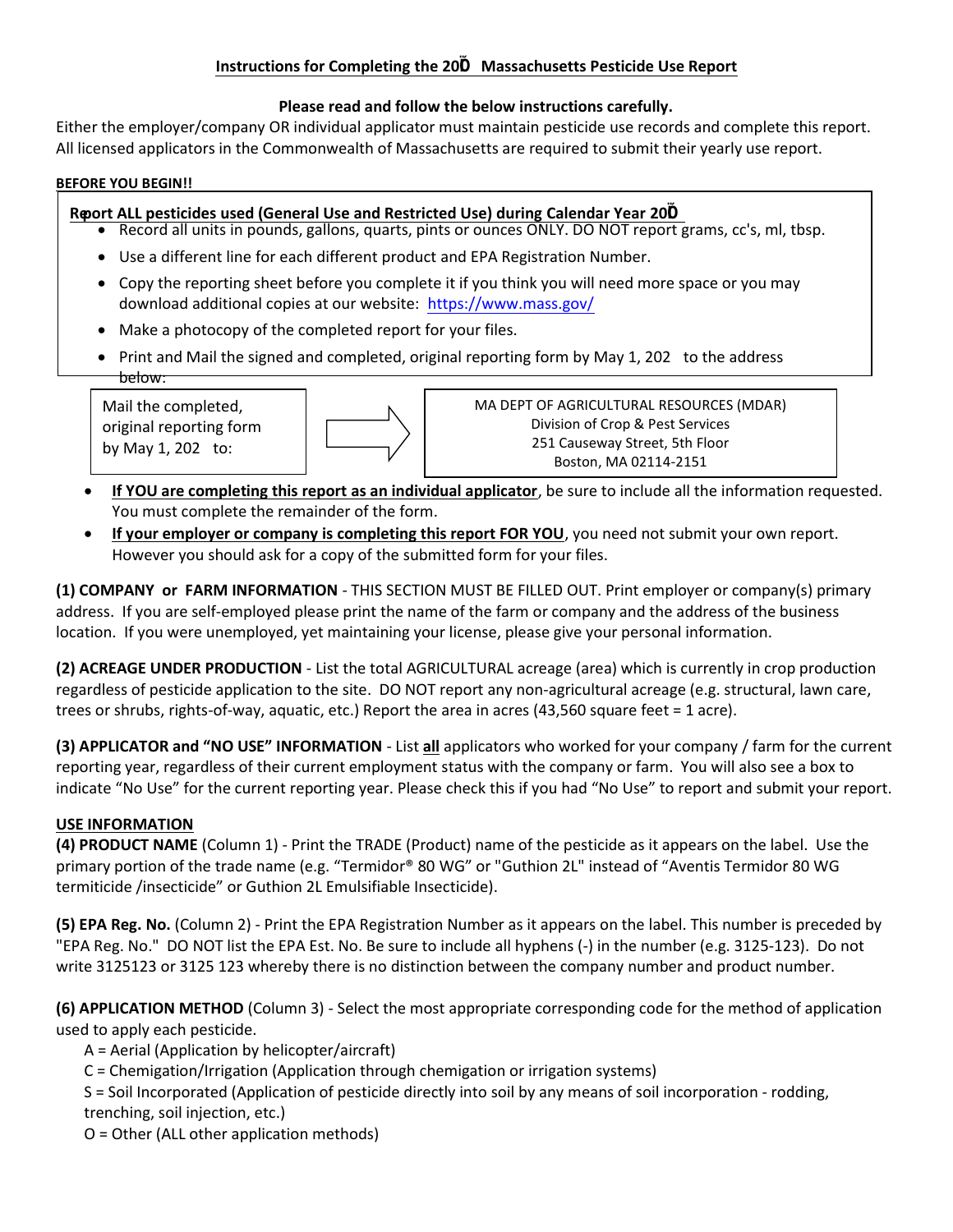

## MASSACHUSETTS DEPARTMENT OF AGRICULTURAL RESOURCES

Division of Crop and Pest Services 251 Causeway ST, 5<sup>th</sup> FL Boston, MA 02114-2151

# 20**20** Massachusetts Pesticide Use Report

Failure to submit this report will result in loss of eligibility for renewal of your license. Each certified or licensed pesticide applicator is accountable for the submission of their Pesticide Use Report. The timely submission of this Report is a requirement for maintaining an applicator's certification or licensing status.

## This report must be submitted by May 1, 202**1**

Please be sure to provide all necessary information in the spaces provided. Photocopy the form as needed or download extra forms from the Department's website: www.mass.gov/eea/agencies/agr/pesticides/ (1) Company or Farm Information

| $(1)$ company or rannimonation |                 |                          |
|--------------------------------|-----------------|--------------------------|
| Name:                          | Phone (         | $\overline{\phantom{0}}$ |
| Address:                       | Suite/Unit/Apt: |                          |
| City:                          | State:          | Zip:                     |

(2) Acreage Under Production: List the Total Agricultural Acreage.  $\vert$  (See instructions)

(3) Applicator Information: List all applicators whose 2019 pesticide applications are covered by this Report. Indicate their certification / license number. Include seasonal and part time employees. Use additional sheets if necessary include company name and location on each new sheet.

| <b>Applicator Information</b> |                |  |  |
|-------------------------------|----------------|--|--|
| Name                          | License Number |  |  |
|                               |                |  |  |
|                               |                |  |  |
|                               |                |  |  |
|                               |                |  |  |
|                               |                |  |  |
|                               |                |  |  |
|                               |                |  |  |
|                               |                |  |  |
|                               |                |  |  |
|                               |                |  |  |
|                               |                |  |  |

# Check here to indicate "No Use" during the current reporting year.

If you had "No Use" during the current reporting year, you need only to complete the front section.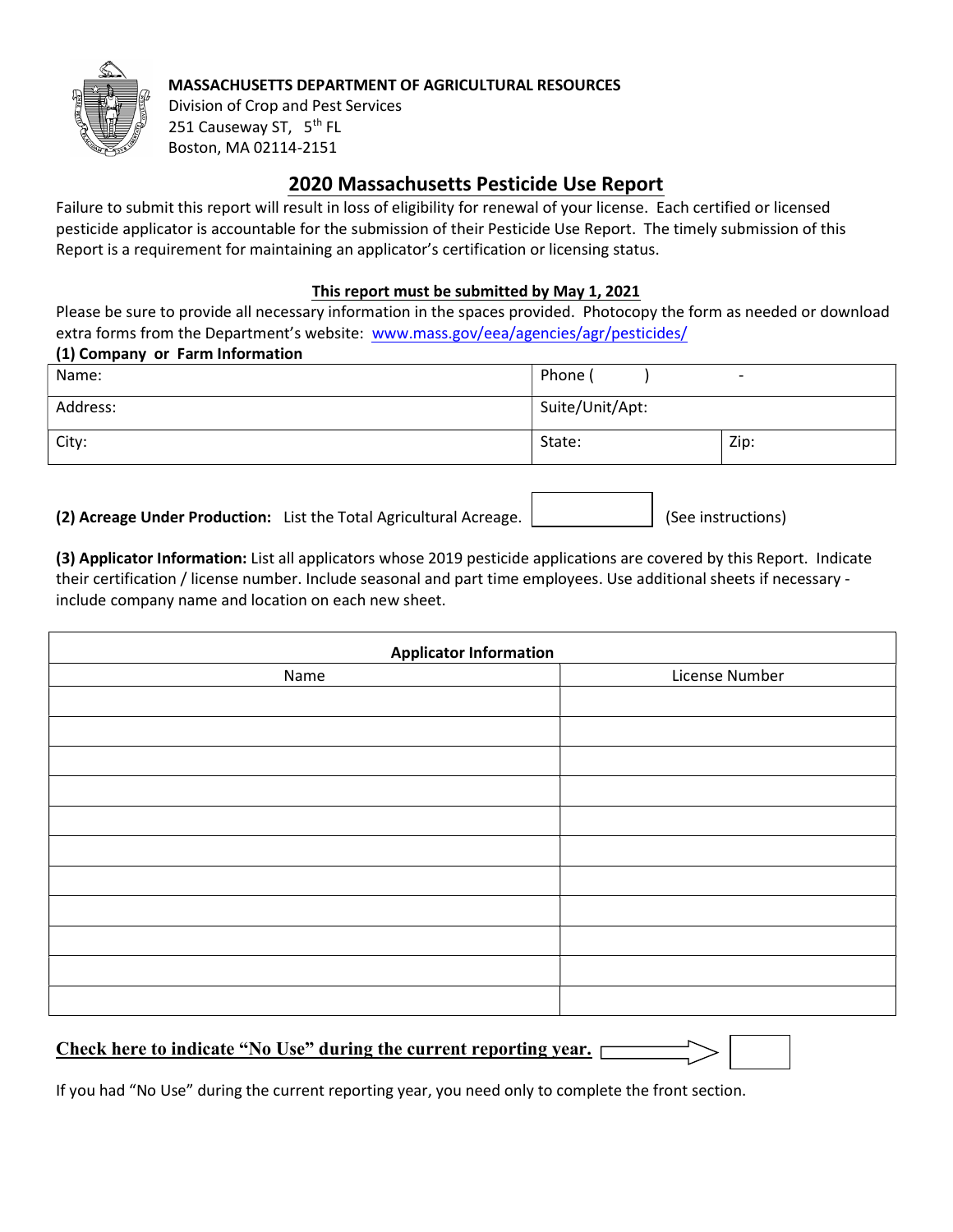| (4) PRODUCT NAME | (5) EPA REG # | (6) APPLICATION<br><b>METHOD</b> | (7) MAJOR CROP OR<br><b>SITE TREATED</b> | (8) TOTAL AMOUNT OF<br><b>CONCENTRATE APPLIED</b> |            |
|------------------|---------------|----------------------------------|------------------------------------------|---------------------------------------------------|------------|
|                  |               | (see instruction sheet)          |                                          | Liquid                                            | <b>Dry</b> |
|                  |               |                                  |                                          |                                                   |            |
|                  |               |                                  |                                          |                                                   |            |
|                  |               |                                  |                                          |                                                   |            |
|                  |               |                                  |                                          |                                                   |            |
|                  |               |                                  |                                          |                                                   |            |
|                  |               |                                  |                                          |                                                   |            |
|                  |               |                                  |                                          |                                                   |            |
|                  |               |                                  |                                          |                                                   |            |
|                  |               |                                  |                                          |                                                   |            |
|                  |               |                                  |                                          |                                                   |            |
|                  |               |                                  |                                          |                                                   |            |
|                  |               |                                  |                                          |                                                   |            |
|                  |               |                                  |                                          |                                                   |            |
|                  |               |                                  |                                          |                                                   |            |
|                  |               |                                  |                                          |                                                   |            |
|                  |               |                                  |                                          |                                                   |            |
|                  |               |                                  |                                          |                                                   |            |
|                  |               |                                  |                                          |                                                   |            |
|                  |               |                                  |                                          |                                                   |            |
|                  |               |                                  |                                          |                                                   |            |
|                  |               |                                  |                                          |                                                   |            |
|                  |               |                                  |                                          |                                                   |            |

## (9 )Person responsible for preparing this report (please print)

| Name      | ompany     | ∣Cit        | State |
|-----------|------------|-------------|-------|
| Signature | --<br>hone | <b>Date</b> | ∠ır   |